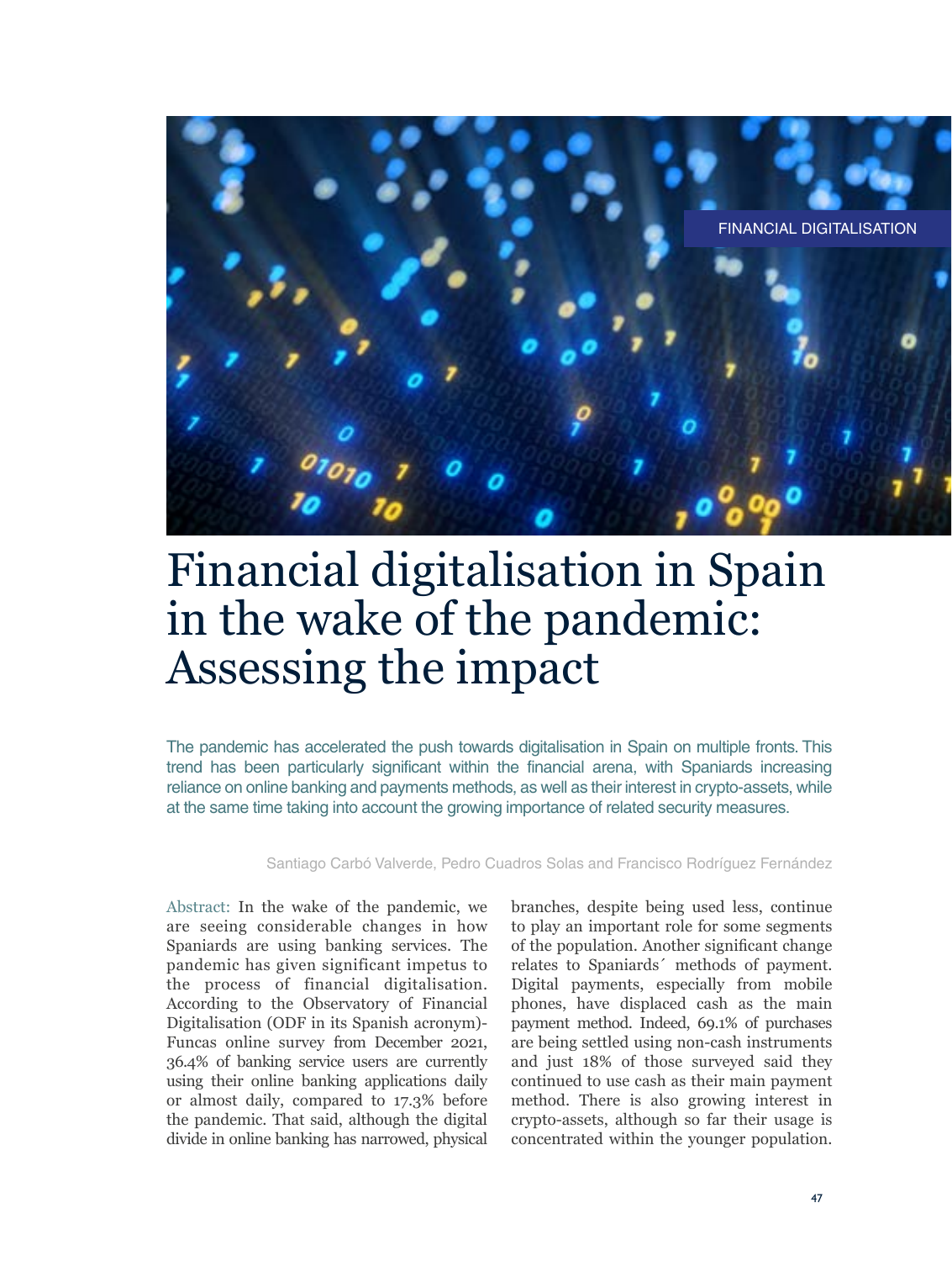" A very significant part of the acceleration observed in the push towards digitalisation in Spain has taken place in the financial arena. "

According to survey results, the typical cryptoasset investor is young (and male), studies or works, generates a high monthly income and lives in a big city. Finally, in light of the cyberrisks ushered in by online banking, Spaniards stand out for their use of basic security measures in accessing those services. Over 80% of the population follows their banks' security recommendations when banking online, with the sole exception of installing antivirus software on their mobile phones, where the percentage is a much lower 44.2%.

# The pandemic: Catalyst for digitalisation

The impact of the pandemic has been felt on multiple fronts –personal, social and professional– and on all these fronts the result has been the acceleration of digitalisation. The imposition of social distancing rules and mobility restrictions forced consumers, businesses and public authorities to accelerate that digital leap.

Consequently, Spanish society has made considerable progress on its digitalisation. According to the most recent data published by Spain's National Statistics Office, the INE (INE, 2021), 95.9% of Spanish households currently have internet access, which is 4.5 percentage points higher than before the pandemic. As for usage, 85.8% of Spaniards go online daily, up 10.6pp from pre-pandemic levels. The range of activities carried out online has also broadened significantly. The most frequent uses are: social interaction (use of social media or sending messages to family and friends); information searches (reading the news or looking up information about leisure activities), learning (completing courses online); and job searches. For the first time since the INE has been tracking this information, more than half of the population (55.2%) is shopping online regularly. And those purchases are no longer limited to digital products and subscriptions like music, films, ebooks: 54.1% of the adult population is now shopping online for products that entail physical delivery. Digitalisation is also impacting how we interact with the public authorities. In 2021, 68.7% of all adults had

## Table 1 **ODF-Funcas survey**

| Interview technique | Online survey                                                |
|---------------------|--------------------------------------------------------------|
| <b>Universe</b>     | Spanish residents with digital skills aged between 18 and 70 |
| Sample size         | 2,121 interviews                                             |
| Participation       | Voluntary                                                    |
| Field work          | November 30th - December 23rd, 2021                          |
| Quotas              | Controlled by age, gender, region of residence and city size |
| Sample error        | $\pm$ 2.2% for a confidence level of 95.5%                   |

*Source: Authors' own elaboration.*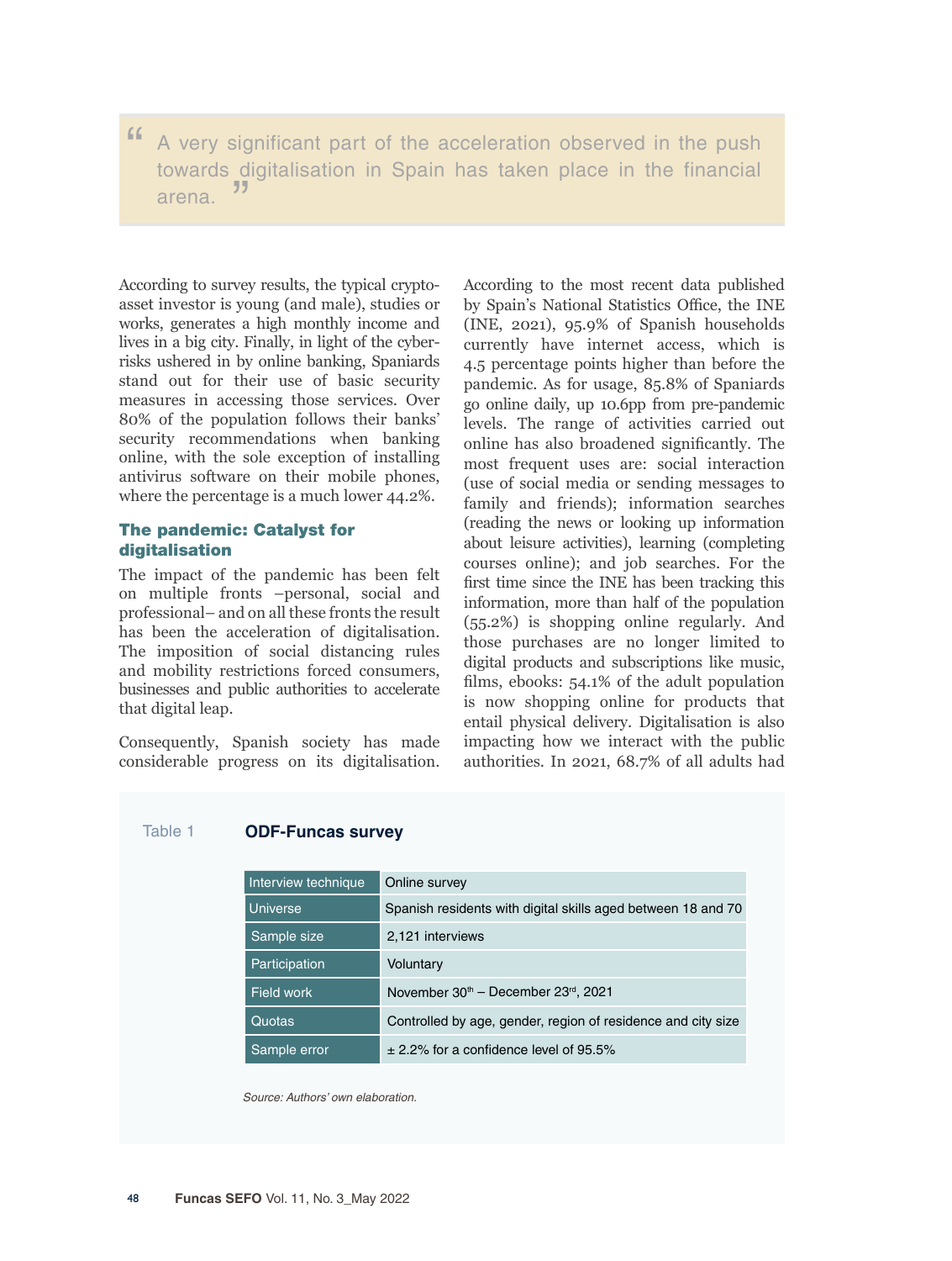some form of online contact or interaction with the public authorities or services.

This transition coincides with growth in Spaniards' digital skills. The most recent European Commission data (2021) evidence the progress in digital capabilities. 64.2% of Spanish citizens now possess basic digital skills, up 7 percentage points from before the pandemic. That is the biggest increase on record.

A very significant part of the acceleration observed in the push towards digitalisation in Spain has taken place in the financial arena. Increasingly, Spaniards are contacting their banks, paying for and purchasing products using online banking channels. Moreover, the pandemic has given fresh impetus to the use of new digital assets connected with the world of finance –crypto-assets– which has also implied a major change in many Spaniards' investment patterns. To analyse the changes in banking service access and the degree of adoption of crypto-currencies, ODF-Funcas conducted a survey looking at the use of online banking services, digital payment methods and crypto-assets. It was sent to a representative sample of digitallysavy consumers resident in Spain, aged between 18 and 70, in December 2021.

# Financial digitalisation: From branch to online banking

The results of the survey reveal a clear shift in how people are banking. In general terms, the pandemic has accelerated the use of online banking at the expense of branch banking (Exhibit 1). Currently, 36.4% of bank customers access their online banking apps daily or almost daily. Before the pandemic, just 17.3% of respondents said they used their online apps daily. Moreover, 72.8% report using online banking services weekly.

The number of customers who have never banked online has decreased. Before the pandemic, 4.5% of respondents said they had never used the online channel. In the wake of the pandemic, that percentage has fallen to 1.7%. In general, those figures suggest that both usage of and access to online banking have increased. Many customers who before the health crisis had never asked their banks for online access codes did so during or after the pandemic.





*Source: ODF-Funcas survey and authors' own elaboration.*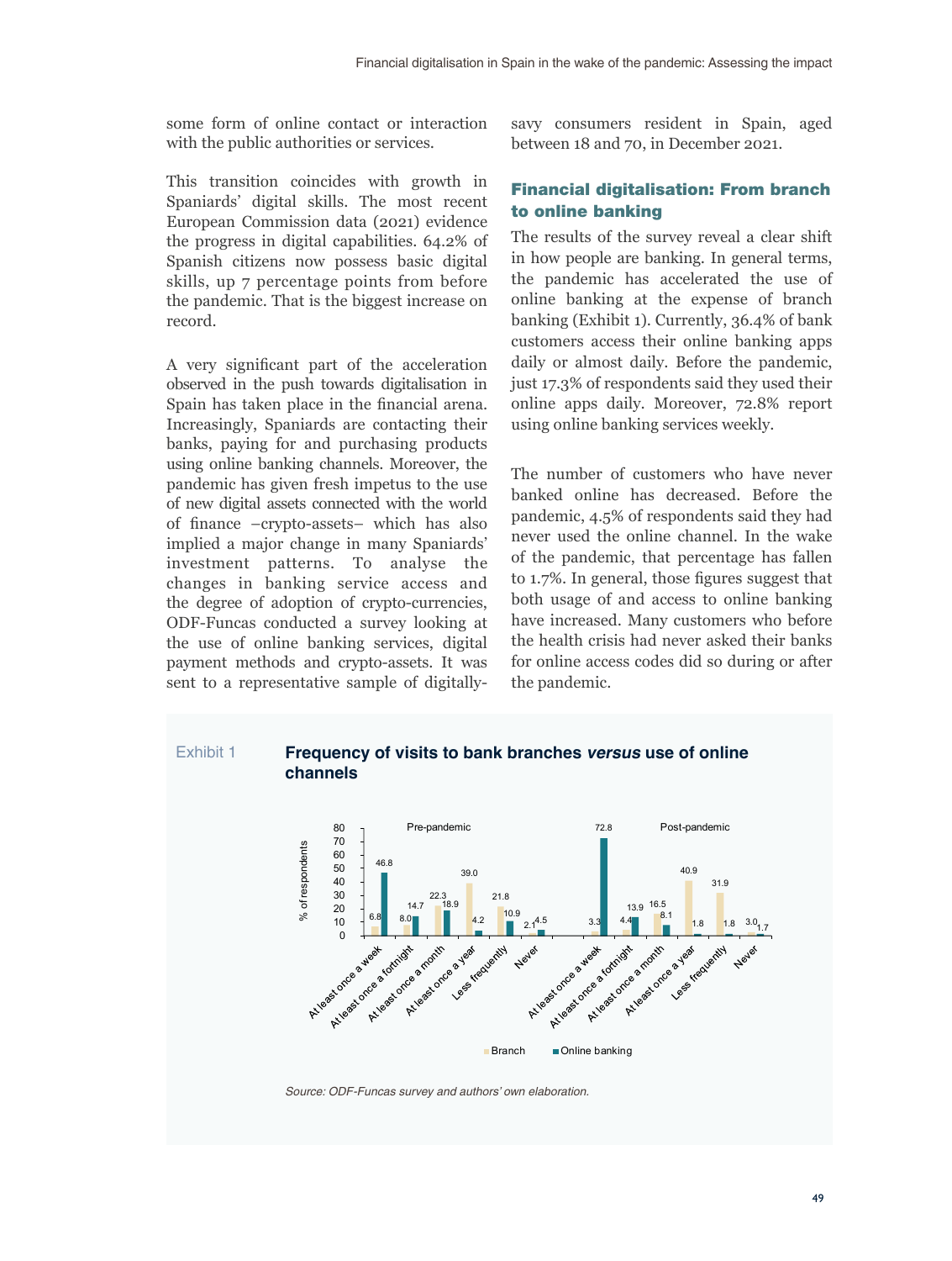" The ODF-Funcas survey indicates a reduction in branch usage across all age and income brackets; however, there are still differences in digitalisation rates.

Digitalisation is also evident in growth in the number of purely online bank users. 46.1% of respondents reported having at least one account at a purely online bank. That percentage is higher among younger people. Over half of respondents under the age of 40 has an account with an online-only bank, specifically 52.6% of those aged between 30 and 39.

The growth in the use of online banking has decreased reliance on branches. The custom of going physically to the bank to perform certain banking transactions has decreased in the wake of the pandemic. 31.9% of banking users polled said they go to the bank less frequently than before the pandemic. In fact, just 3.3% of those surveyed go to the bank weekly. Indeed, nearly four out of ten adults claim not to go to the bank even once a year. Considering the fact that, according to the World Bank, 94% of the Spanish population over the age of 15 has a bank account, it can be inferred that nearly 14.9 million Spaniards never visit their banks over the course of the year.

The ODF-Funcas survey indicates a reduction in branch usage across all age and income brackets. However, there are still differences in digitalisation rates. Despite the fact that the biggest percentage increases in the use of online banking are observed in the groups of the population that were less digitalised before the pandemic, (Carbó-Valverde, Cuadros-Solas and Rodríguez-Fernández, 2021) there are still gaps by socioeconomic status. 37.4% of adults aged between 60 and 70 visit their bank branches at least once a month. Branch usage is also higher among the less educated. 35.1% of respondents without higher level studies or with basic studies visit their branches every month.

# Payments preferences in Spain in the wake of the pandemic

One of the most noteworthy changes observed since the pandemic is the shift in how Spaniards are paying for their purchases. Cash, whose usage was already on the decline before the onset of the health crisis, is no longer the most popular payment method. As shown in Exhibit 2, the drastic drop in the use of cash observed during the first lockdown subsequently reversed only to a small degree. Cash usage remains very low compared to pre-pandemic levels. Use of the new digital payment methods –payment cards, mobile/ wearable payments and payments using QR codes– is rising across all segments of the Spanish population.

According to the results of the ODF-Funcas survey, 69.1% of purchases made by our respondents are paid for using methods other than cash. Indeed, just 18% of those surveyed said they continued to use cash as their main payment method. The use of cash is even declining among the older segments of the population. The use of cash to pay for purchases stands at 34.9% among those aged between 60 and 70.

" The drastic drop in the use of cash observed during the first lockdown subsequently reversed only to a small degree, with cash usage remaining very low compared to pre-pandemic levels. "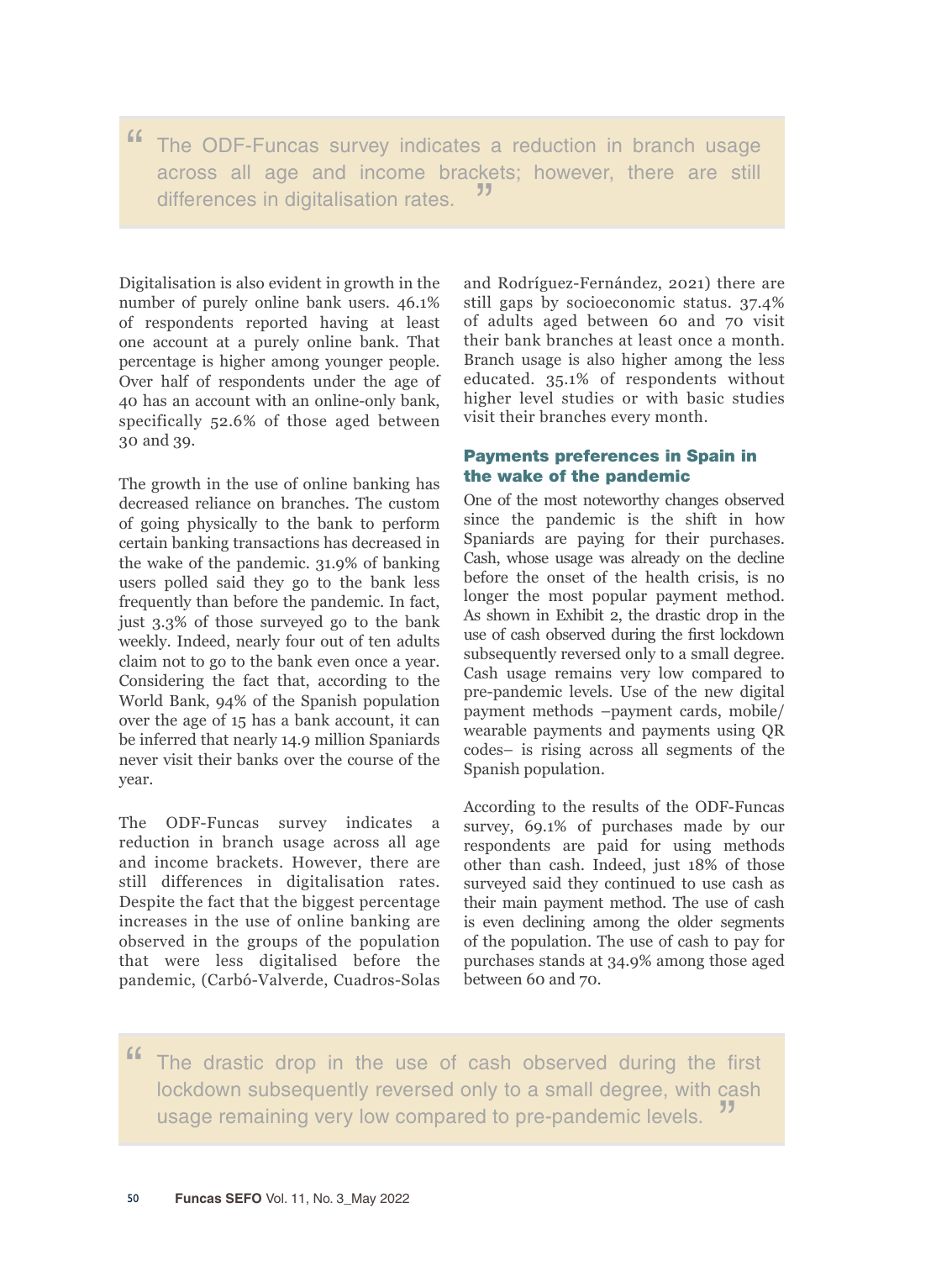" Among the payment apps used, it is worth highlighting the surge in person-to-person (P2P) payments, particularly Bizum, whose usage has jumped from 55.66% before the pandemic to 75.4% today, with an estimate 30.5 million Spaniards using Bizum to send money to other people or pay for online purchases.



Elsewhere, if we focus on digital transactions, especially those paid for using mobile handsets or other devices, we are seeing significant changes in the use of payment applications. 67.9% of respondents reported that they had used a payment app in the past year. Among the payment apps used, it is worth highlighting the surge in person-toperson (P2P) payments, particularly Bizum, whose usage has jumped from 55.66% before the pandemic to 75.4% today. It is estimated that close to 30.5 million Spaniards are using Bizum to send money to other people or pay for online purchases. Other applications provided by tech firms such as PayPal, Google Pay, Apple Pay and Amazon Pay are also gaining ground in the wake of the pandemic.

# Digital assets: The use of cryptoassets

The digital revolution accelerated by the pandemic has also sparked growing interest in crypto-assets. The proliferation of a broad range of different crypto-assets –with close to 17,000 in existence, between cryptocurrencies, stablecoins, NFTs and/ or tokens– and increasing media coverage have driven this greater degree of consumer interest.

According to the survey, 5% of respondents have crypto-currencies in their digital wallets. That figure contrasts with other estimates, such as the crypto-currency exchange, Finder (2021), which estimates penetration in Spain at 12%, as indicated by the Bank of Spain in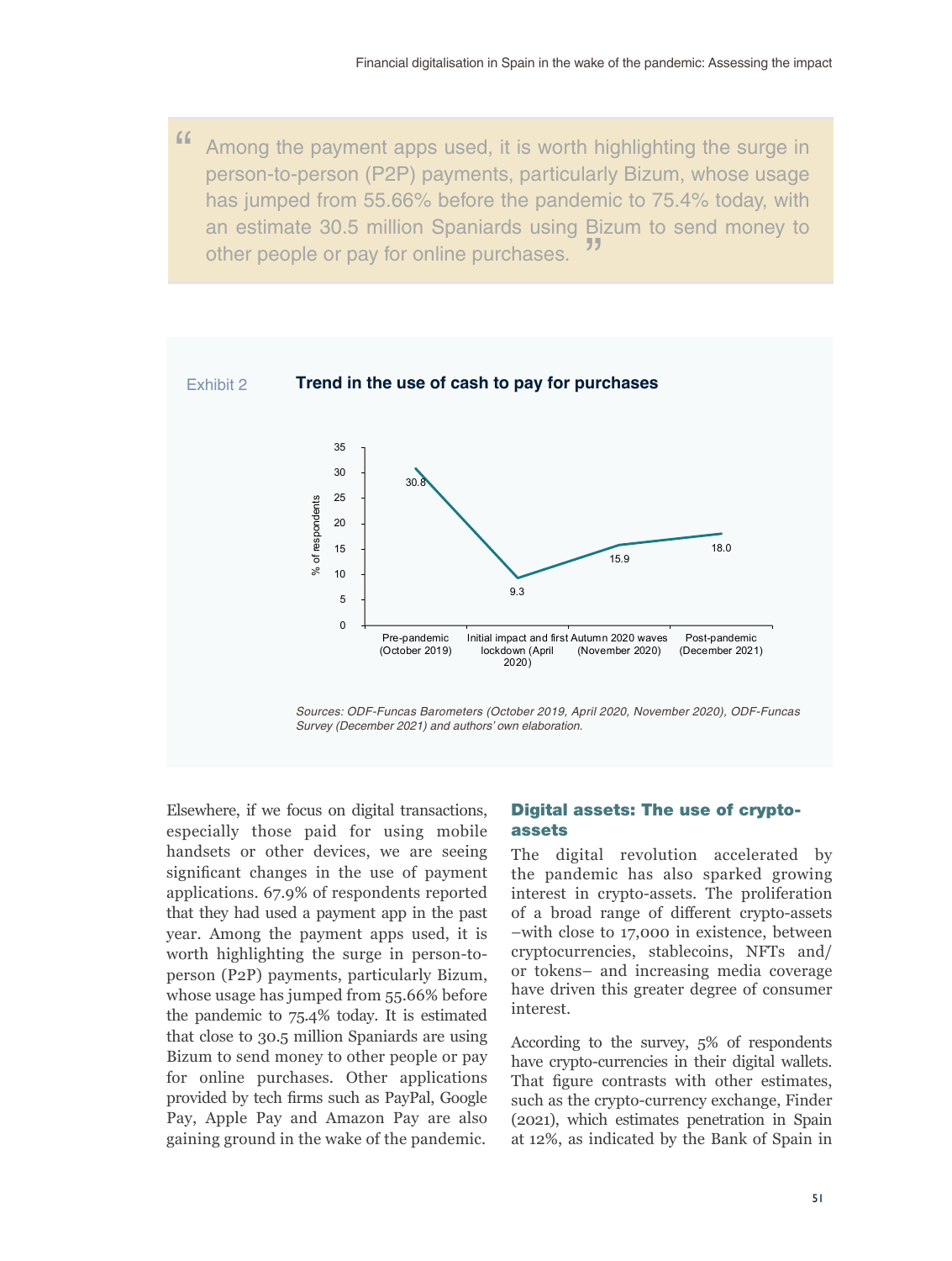| Gender                      | $Male - 8.1$                             |
|-----------------------------|------------------------------------------|
| Age                         | Between 20 and 29 - 10.2                 |
| Monthly household income    | Over €5,000 - 12.9                       |
| <b>Inhabitants</b>          | Cities with over $200,000$ inhab. $-6.4$ |
| <b>Employment situation</b> | Student $-5.9$                           |
|                             | Reason (%)                               |
| As an investment            | 79.5                                     |
| As safe haven asset         | 8.3                                      |
| To make payments            | 0.6                                      |
| Game/hobby                  | 3.4                                      |
| Curiosity/try/learn         | 5.9                                      |
| Other                       | 2.4                                      |
|                             | Type of cryptocurrency (%)               |
| Bitcoin (BTC)               | 41.7                                     |
| Ethereum (ETH)              | 24.2                                     |
| Cardano (ADA)               | 25.3                                     |

its *Financial Stability Report* (Bank of Spain, 2022). The gap between the two figures may be attributable to differences in the number of users that have opened an account in any of the main cryptocurrencies in a digital wallet and the number of people who are actually actively trading in those virtual assets.

Table 2 **Crypto-asset user profile**

The survey suggests that age, occupancy and income levels are indicators of the propensity to use crypto-assets. According to the poll,

the typical virtual currency investor is young (and male), studies or works, generates a high monthly income and lives in a big city (Table 2).

The survey also highlights Bitcoin's dominance over the other cryptocurrencies. Four out of every ten cryptocurrency investors have Bitcoins in their digital wallets. It is the most popular asset in every age bracket. Bitcoin is followed in popularity by Ethereum (24%)

" As central banks begin to raise interest rates, appetite for investing in a high-risk asset class, such as that of crypto-assets, could wane. "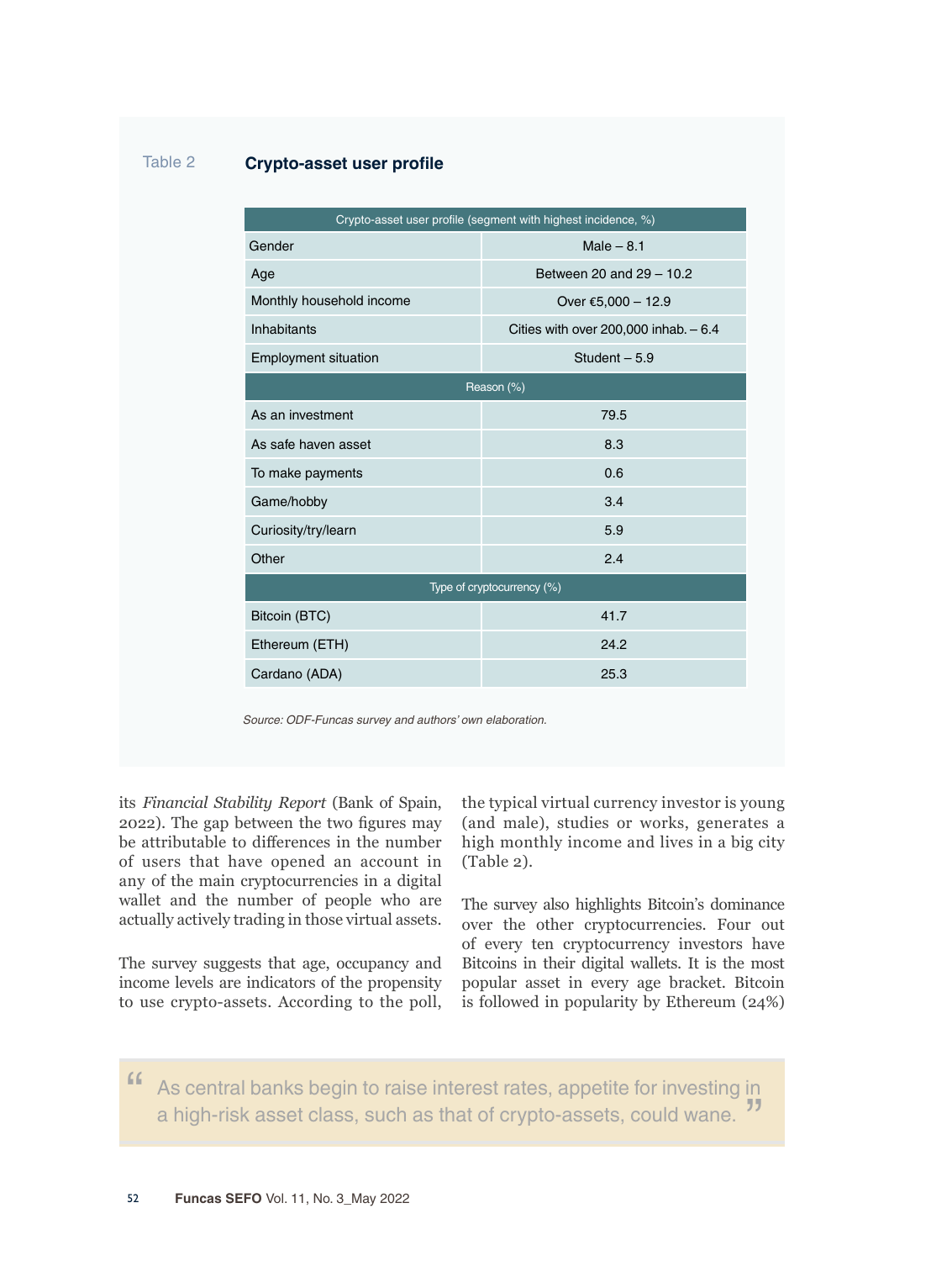and Cardano (25%). Other currencies such as Solana, Polkadot and Dogecoin account for less than 10% of the polled crypto users' holdings.

Irrespective of which cryptocurrencies are purchased, they are mainly acquired for investment purposes (79.5%). The potential returns, in exchange for assuming higher risk, have enticed many consumers to invest some of their savings in those assets, particularly with interest rates at or below zero. As central banks begin to raise interest rates, appetite for investing in such a high-risk asset class could wane. What does seem clear is the fact that at present their use as a payment method is scant. Just 0.6% of those surveyed said they had purchased cryptocurrencies for online payment purposes.

## Cybersecurity and online banking

The switch from physical to online banking ushers in the risk of cyber-crime. In addition to the cybersecurity measures taken by the financial institutions, the use of online banking channels requires consumers to take a series of measures to reduce the likelihood of falling victim to a financial cyber scam.

As shown in Exhibit 3, a significant percentage of banking customers follow the security measures recommended by their banks when banking online. 85.3% of respondents verify the authenticity of their bank´s website before accessing their online accounts. They also take that precaution when they end their online banking sessions (81.9%). Given that a significant proportion of fraud attempts start with a fake email which purports to supplant the various financial institutions' identities (phishing), it is vital that users follow a series of additional precautionary steps when accessing their online accounts. 82.3% of respondents said they never access their online accounts from an email, even if that email has apparently been sent by their bank.

The only major security gap relates to the installation of antivirus software on mobile phones. Less than half of those surveyed (44.2%) has installed antivirus software on their smartphones. That contrasts with computer security, where 83.3% of users have active antivirus software. That shortfall of mobile device security is significant considering the fact that the use of social media and messaging apps facilitates the spread of computer viruses



*Source: ODF-Funcas survey and authors' own elaboration.*